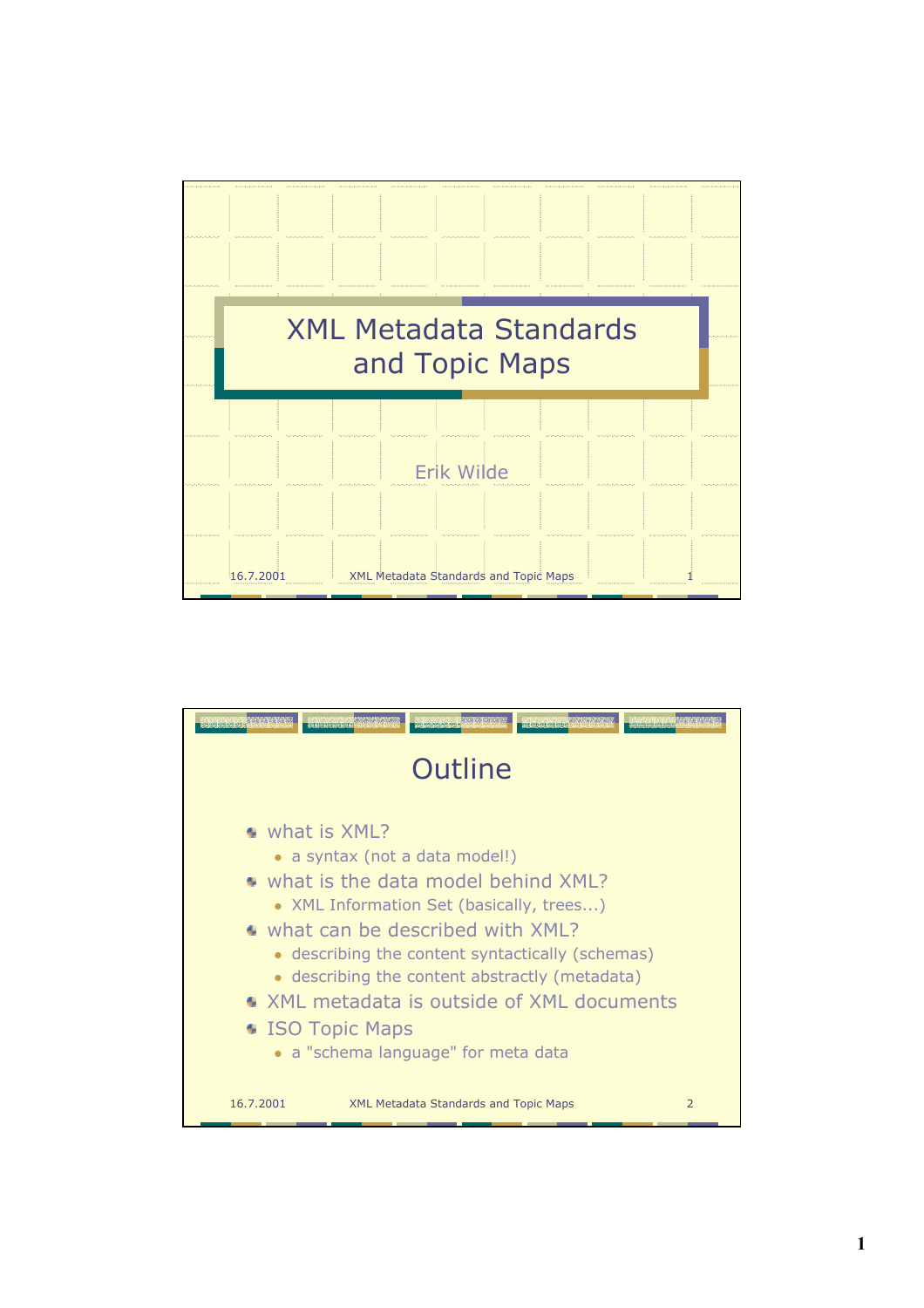

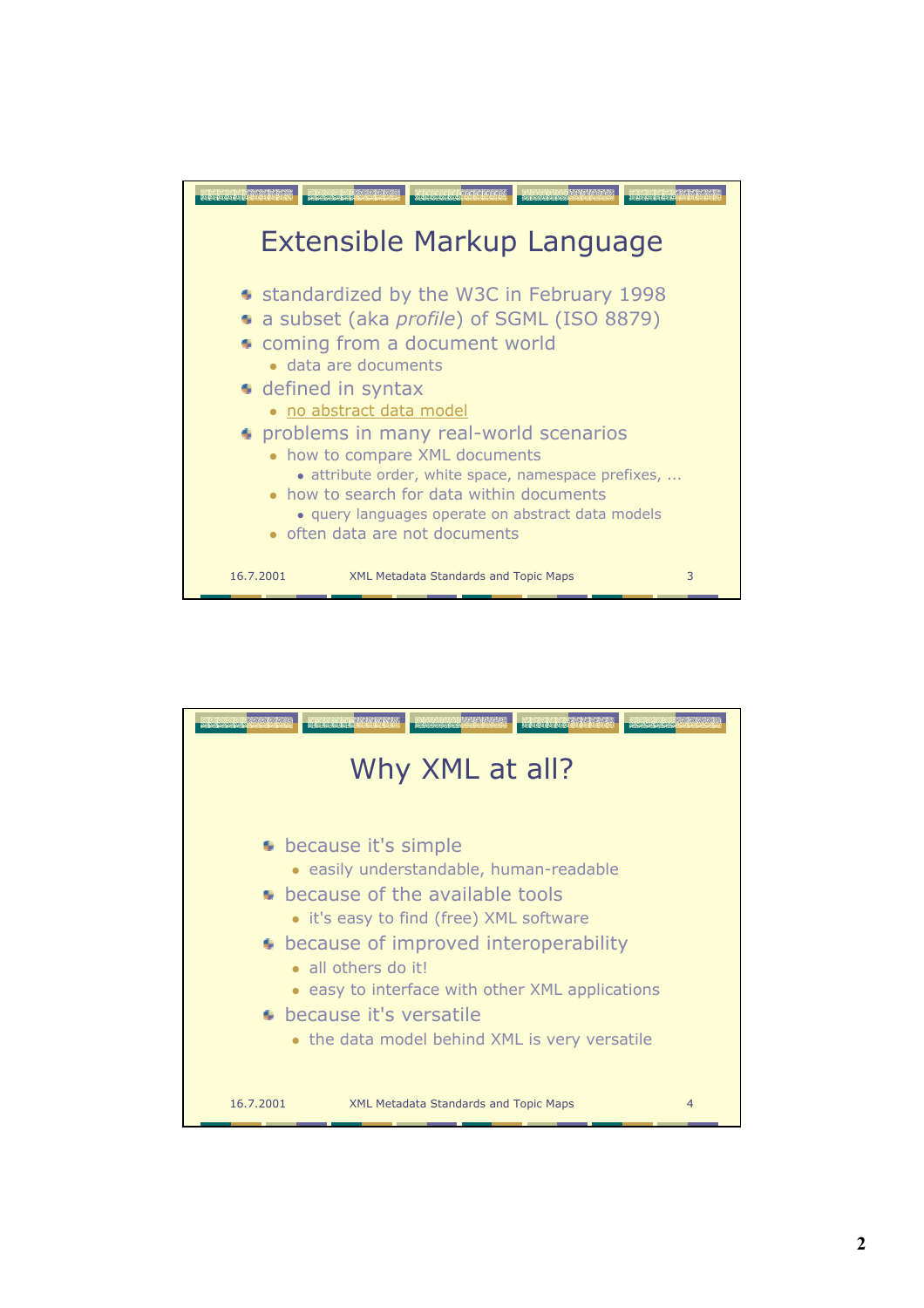

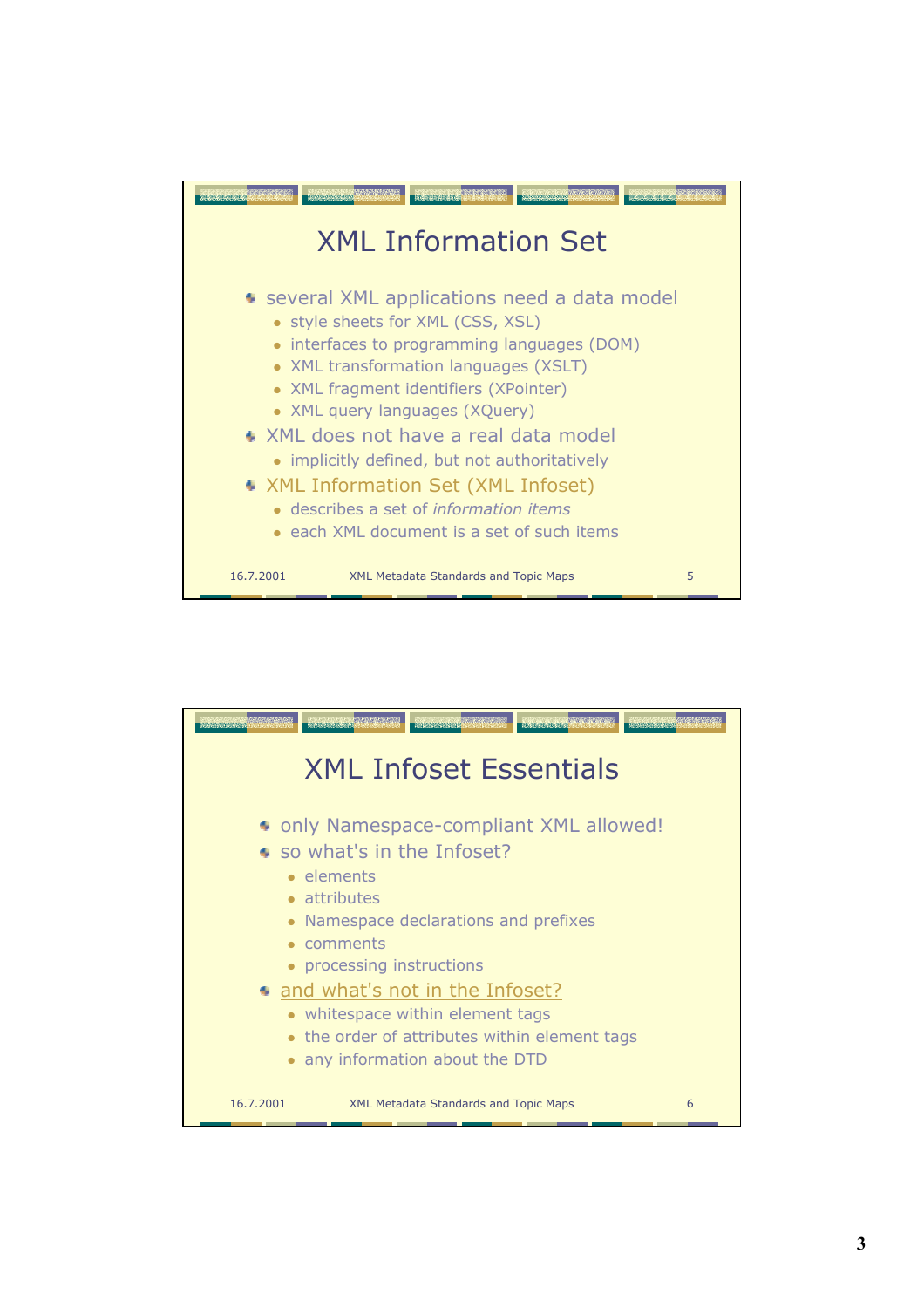

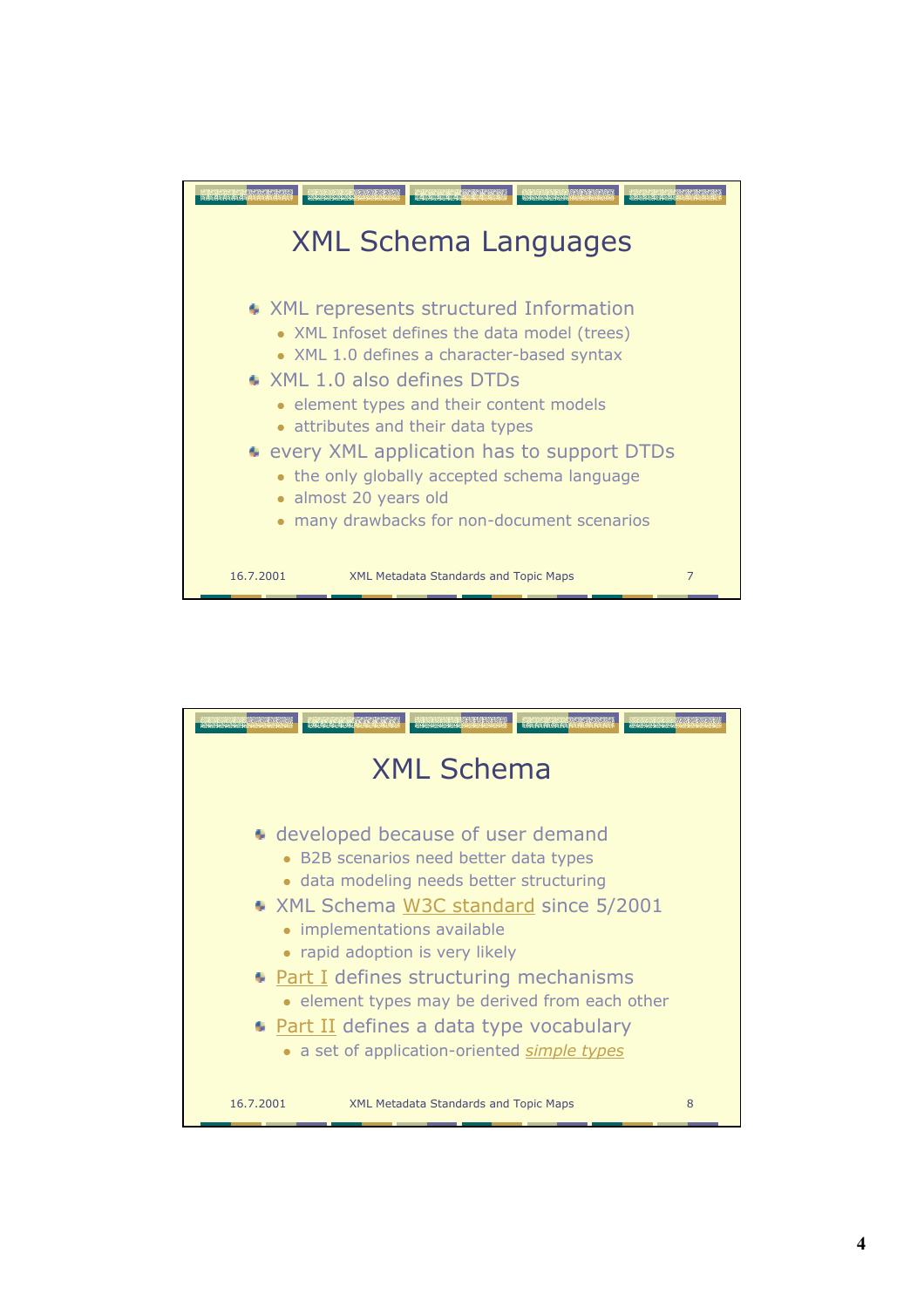

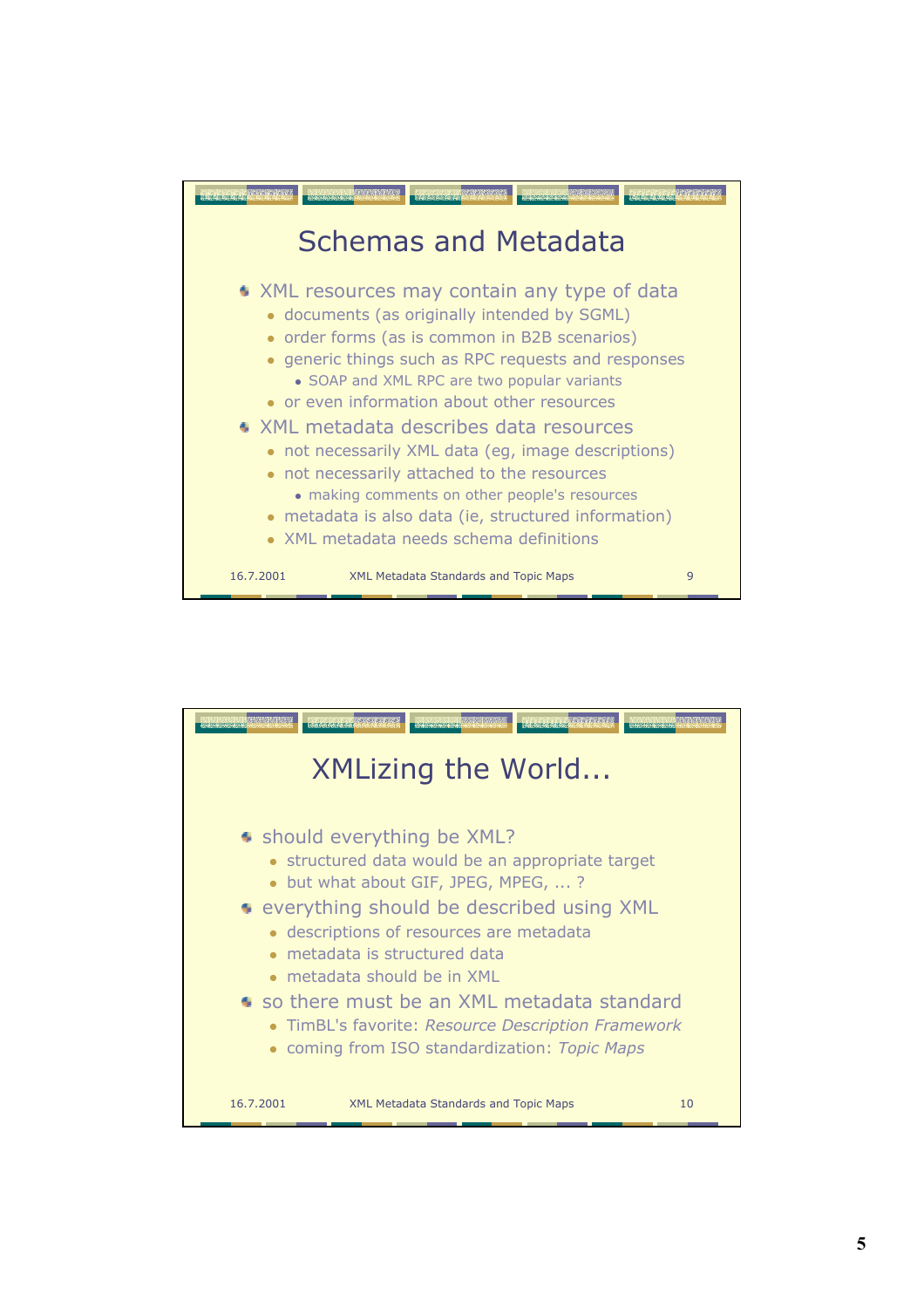

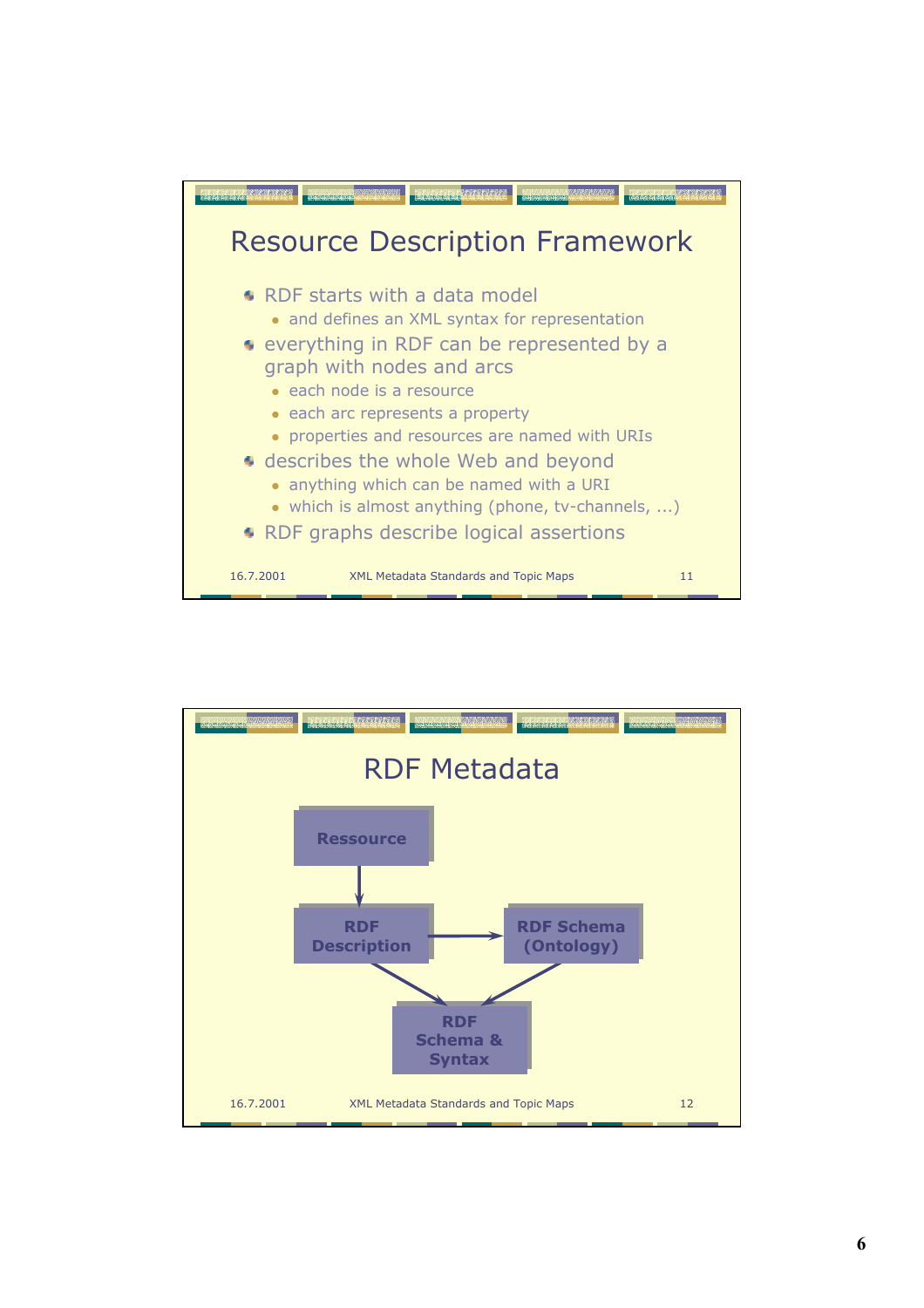

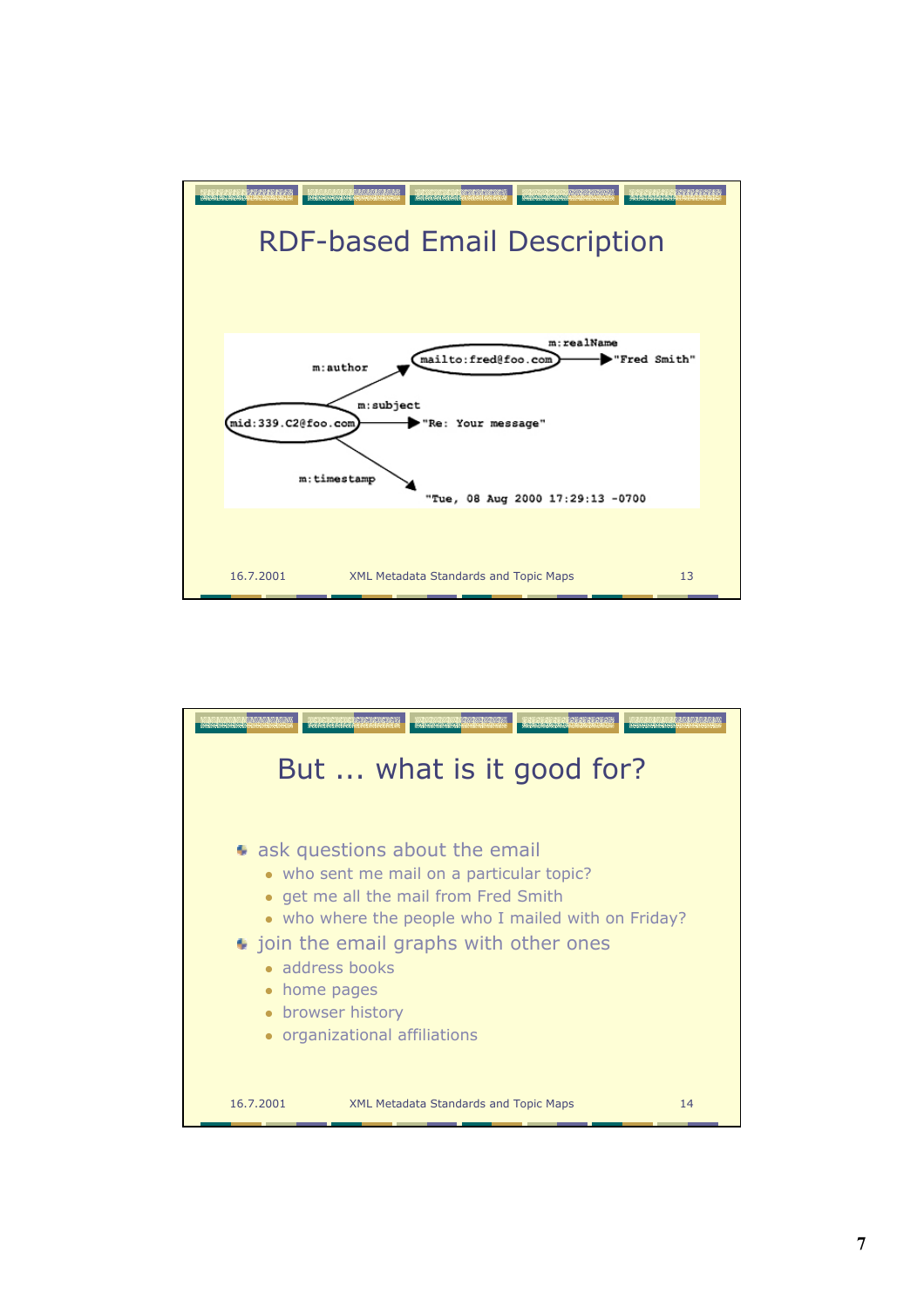

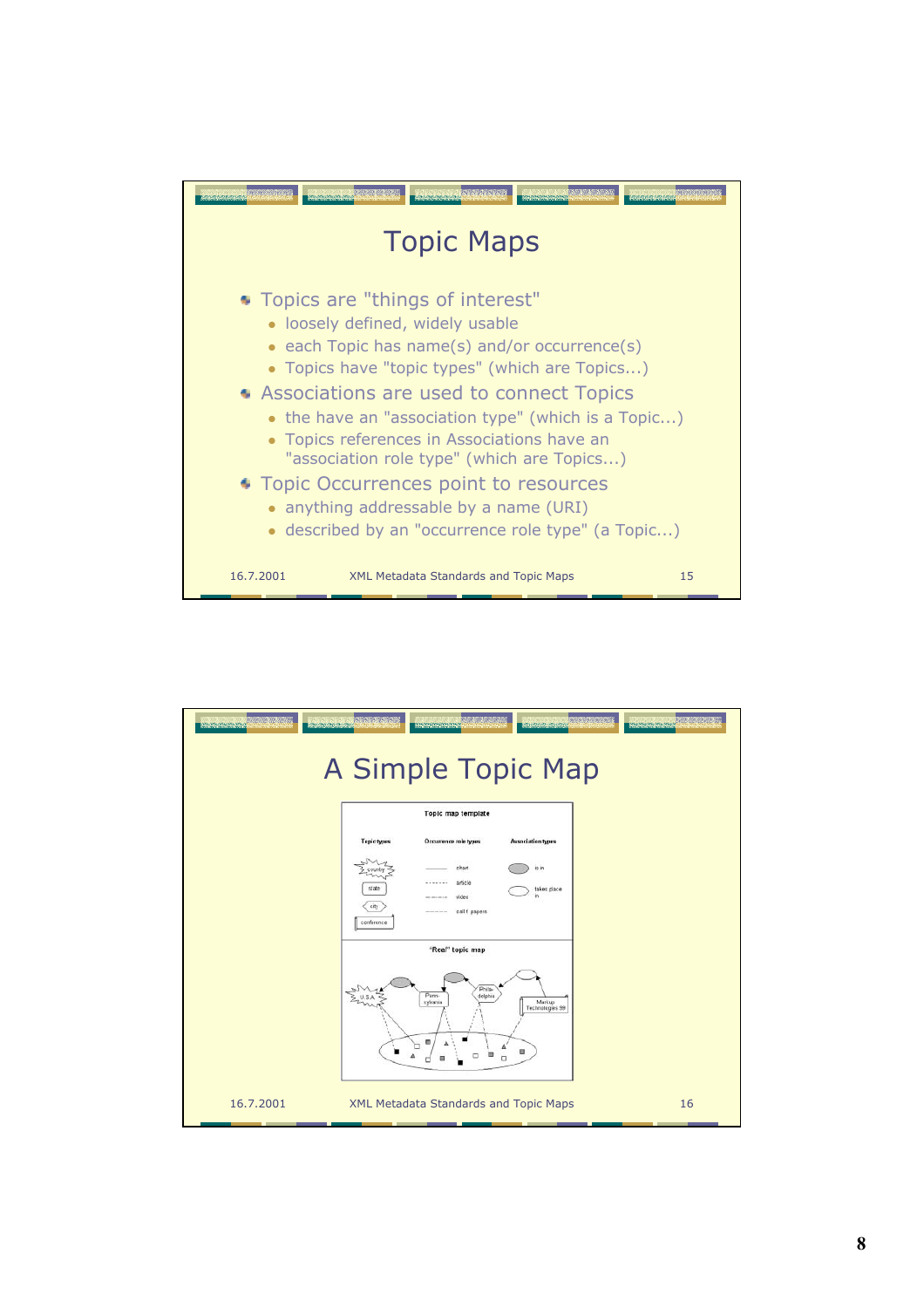

| <b>ABCDEFGHIJKLMNOPORSTUVWX2</b><br>* X Window System (XZZ)<br>$* x.400$<br>$* 1500$<br>* X.509 (Directory Authentication Framework)<br>· X11 (X Wrichts System)<br>· XII (ASCALA<br>* XID (Extensible 20)<br>· Xalan<br>· Kawaka<br>· XDR (External Data Representation)<br>· XDR. LUME-Clata Redicedi<br>· XER LANE Encoding Rudes)<br>· Xerren<br>· If cann-<br>· XGA (Extended Guiphics Array)<br>* 304TDL (Extendile Hyperlant Market) Language)<br>· Thickele (XAE Av. Esters)<br>$-3000$<br>* TLEE (XPR LERENT LIFERANDY)<br>· 33% (JOS: Metadata Interchange)<br>· 334. (Extensible Markets Language)<br>· 334. Authority<br>* XHL Bane<br>. 374. Encoding Rules (AER).<br>* 314, Inchesions (The hale) | <b>ABCDEFGHIJKLMNOPORSTUVWXZ</b><br>Welcome to the online version of WBSe's WIIW glossary. The abbreviation index (shown below) provides a concise list<br>of all abbreviations, while the individual letter indices (always accessible via the letter bar) list the full names as well. In<br>addition to this ordine version, a FCF version is available. Please rute that the FCF version contains less topics than the<br>online version, and also less structural information. Basically, the PDF version contains all topics which have descriptive<br>best, and with this text in hyperlinked form, but without the structural information for these topics.<br>If you have any comments, please sond me an email. Thanks,<br>AAC ABNE AC-3 ACAP ActiveX ADPOM ADSL AES AFS AND A AND CAINTAIN ABANYADa Amaya ANNI Apache<br>Server Apoche Software Foundation API applet ARP ARPANET ASA ASCII ASF ASN 1 ASP ATA ATAPI ATM ATE<br>Forum ATRAC AVI AWT BJB BJC Base16 Base12 Base64 Basic Authentication BC BER BGP B&TeX B&TeXPI, Bluetoot<br>RHE RHE RHE C.C + + CA Canonical 304, CAP CC/PP CCJTT CON CCS of RD CD CD-DA CD-ROM CDF CRNA CDHE CE<br>CERT Certificate CES OF CFA CG CGA CGE CGEN CGEN - Open CHAP (HTML CBF CBF) CBF CLE CHC CHS CHY CHY<br>CHRP Cocoon COM Conferr Negotiation Cookie CORBA CIVM CRC CRM CRT CSCW CSMA CSMA CD CSS CSS CSS1 C<br>352 CSS3 CVE ORI DAILDARE DAP DARPA DAT DAVIC DIMIS DCD DCE DCE<br>RPC DOF DCOM DCT DODG DOM<br>DECT DER DES DESX DHOP DHIPA, Dalla-Helbran Digest Access Authoritication DNB DNB POIS DOI DOM DON<br>DOME DOME DIVISIONSE DODED/AD DIED DIE DIE DISSE DISTRED TO DE DE DE DARK<br>Circa DVD DV<br>DVD-Audio DVD-ROM DVD-Video DVMRP E-Commerce EAN EBCDIC EENF-eb0NL ECC ECFIA EENAScript ECNL EED<br>EDGE EDI EDIFACT (KA EGP EINE EJR ELD EFOC EPS EGHTP EUGOGI ETSI EUC EXIF FAMOSI FODI FORM FEAL FEE<br>Flash FOR FORM FORM FTP G3 Fax G4 Fax G8' G8'97 G8'99a GIOR Goode Gopher GRIS GSM off/D GUI Handle Syste<br>NAVELOS NES High-Siena HSCSD HTML HTML: Forms HTTP HTTP-Extension. Framework HTTPS Higher-G Higher<br>HyTime (Mide ISBN IAB TANA KANN) KE KNO KO KO KO KE KEA KEABayce KX. IE IEC BEE IEEE - 1394 IEEE -<br>IEEE - 802.31 IEEE - 802.2 IEEE - 802.3 IEEE - 802.4 IEEE - 802.5 IEEE - 802.6 IESG IEEF IGP IIGP IIS IMAP IMP IMP<br>INT-2000 Internet IOR IOTP IP IP. address IPA Brog IPst IPst IPX IRC I/EA IRTF ISBN ISDN ISO ISO 13346 ISO 38<br>ISO 9660 ISO RFC ISOC ISSN ITP ITO LIFE LISE Jobber Jokarta JAR Jawa Jawaheans JawaScript JAXB JAXP JAXP JID<br>BHG KIEC JERA JEPI JEC JEJE Japany JOS JOK JIKH JUG JOEG JOEG JRE ISHUA ISP STA IVONES KONGOS KIE LUON<br>AN LifeX LCD LDAP LED Linux Like LiveScript LLC LPCH L277 L2W 14 LCF 14AC MAC MacOS MAN Maddit, INCF ND<br>ND24KH1ND51N11NLHKRI MINE3ND1NNG14Gobm MOE3NOSF MOSS1NozillaNP13NEG3NEGG1NEGG2NEGG4<br>MEEG-7 NSXML NAT Nankjabar NBS NES NetWare NPS NIS NISO NIST NNNP Newce NITES NITP NTSC OASIS OBLOCSP<br>ODBC ODP OER OFX OIL OLAP OLE ONG ONC - 10PC OODBMS Open - Group OpenDec OpenTiger Opena ORB OSE OS<br>OSFE OSTA OTP OTS PJP PackBills PAL Pankine PAP PCM POMOK IA PCK PDF PDFLaToX PDP PDU PEMPER PR Part<br>POMERGE FRIED FRIED FRIEN PICS POCT PIPERIN PICS PICS 7 PKL.<br>Forum FKD: FNG POP PostScript FFF Proxy FSTI<br>Python QuickTime RARP RC2 RC4 RC5 RC6 RDIPPE RDF RFC RGB R1P RLE 4941 RFC RSA RSS RSS RTCP RTF RTP RTS<br>SHITTP SACD SAFER SAX Saron Schematron SCM SCSI SCSU SCVP SDMA SDHII SDSL SECAM serviet SET SGML SHA<br>Shockwave SHOE SHOE SIM SKIP Skiplack SLIP SLP SHILL SHIPLE SHIP SHIP SHIP SOAP Solaris SOX SHI<br>SPECWAD SPIFF SCI, ARGB SSI SSL SVCD SVG SVGA Swing Tri Tcl/Tk TCP TDMA, TEI Takat TaX TFT TFTP Thesaurus |  |
|-----------------------------------------------------------------------------------------------------------------------------------------------------------------------------------------------------------------------------------------------------------------------------------------------------------------------------------------------------------------------------------------------------------------------------------------------------------------------------------------------------------------------------------------------------------------------------------------------------------------------------------------------------------------------------------------------------------------|------------------------------------------------------------------------------------------------------------------------------------------------------------------------------------------------------------------------------------------------------------------------------------------------------------------------------------------------------------------------------------------------------------------------------------------------------------------------------------------------------------------------------------------------------------------------------------------------------------------------------------------------------------------------------------------------------------------------------------------------------------------------------------------------------------------------------------------------------------------------------------------------------------------------------------------------------------------------------------------------------------------------------------------------------------------------------------------------------------------------------------------------------------------------------------------------------------------------------------------------------------------------------------------------------------------------------------------------------------------------------------------------------------------------------------------------------------------------------------------------------------------------------------------------------------------------------------------------------------------------------------------------------------------------------------------------------------------------------------------------------------------------------------------------------------------------------------------------------------------------------------------------------------------------------------------------------------------------------------------------------------------------------------------------------------------------------------------------------------------------------------------------------------------------------------------------------------------------------------------------------------------------------------------------------------------------------------------------------------------------------------------------------------------------------------------------------------------------------------------------------------------------------------------------------------------------------------------------------------------------------------------------------------------------------------------------------------------------------------------------------------------------------------------------------------------------------------------------------------------------------------------------------------------------------------------------------------------------------------------------------------------------------------------------------------------------------------------------------------------------------------------------------------------------------------------------------------------------------------------------------------------------------------------------------------------------------------------------------------------------------------------------------------------------------------------------------------------------------------------------------------------------------------------------------------------------------------------------------------------------------------------------------------------------------------------------------------------------------------------------------------|--|
| · XHL Information Set (XML Jafosef)<br>· 314, Infoset (ANE Information Set)<br>. XM. Instance<br>Clothe Government District #50.<br>· 33-8. Fletadata Interchange (ANO)<br>· XI-E. Hannespaces<br>· 314. Path Language (370ab)<br>· XHL Pointer Language (XPointer)                                                                                                                                                                                                                                                                                                                                                                                                                                             | TIFF TLD TLS Token Bus Token Ring Tosscal Topic Maps TransforMIX triple-OES TrueType TWAIN Type 1 UCS UCS<br>UCS-2E UCS-4 UDD1 UDF-UDF- Bridge UDP UI UID4, UML UMTS Unicode Unix UPC UPP UICLUIGL URB USB Useret. Ne<br>UIF UIF-1 UIF-16 UIF-2 UIF-7 UIF-8 UUCP UWCC V,32 V,34 V,50 VCD VDSL VGA VML VokeUML VoIP VoiML VMP VQ<br>VRNE W 3C WAI WAIS WAN WAP VAR Forum WAVE WIEFH WRDNE. WDDX WDP Web3D. Consertions WebCON WebDAY<br>WebSGM, WebStune WEP VIF/0M, WIMC Windows WLL WM, WML World. DAB Forum WorldOS WSP WTLS WT<br>WWW X.400 X.500 X.509 X11 X12 X3D Xalan Xarada KDR XDR XER Xorcos XForms XGA XHTML XInclude XIOP XLInk.<br>334 334, 334, Aufbority 334, Base 334, Infoset 334, Instance 334, Namespaces 334, Schema 334, Spy 334-Data<br>394-40C XML-Signature XML EDI XMLP XPattle XOutre XQL XQuery XSchema XSL XSL FO XSLT XSP XSQL XTM Z39.50<br>Zope                                                                                                                                                                                                                                                                                                                                                                                                                                                                                                                                                                                                                                                                                                                                                                                                                                                                                                                                                                                                                                                                                                                                                                                                                                                                                                                                                                                                                                                                                                                                                                                                                                                                                                                                                                                                                                                                                                                                                                                                                                                                                                                                                                                                                                                                                                                                                                                                                                                                                                                                                                                                                                                                                                                                                                                                                                                                             |  |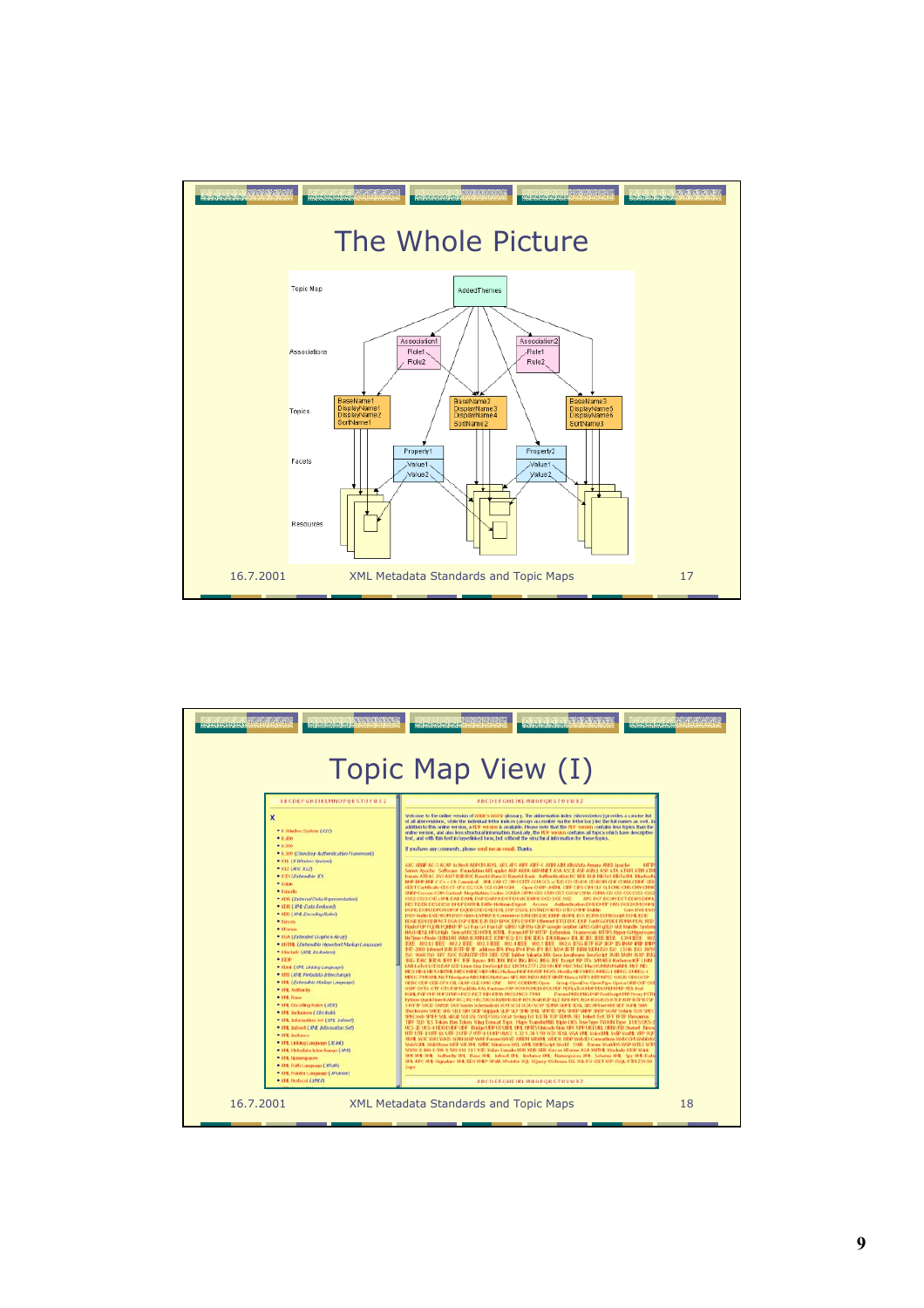

| <b>ABCDEFGHIJKLMNOPQRSTUVWX2</b>                                                                      | Topic Map View (III)                                                                                                                                                                                                                                                                                                                     |
|-------------------------------------------------------------------------------------------------------|------------------------------------------------------------------------------------------------------------------------------------------------------------------------------------------------------------------------------------------------------------------------------------------------------------------------------------------|
|                                                                                                       | <b>W3C</b> ARCHITECTURE                                                                                                                                                                                                                                                                                                                  |
| XLink (Moto Dota 3<br>M. Leving Linguage                                                              | W3C XML Pointer, XML Base and XML Linking                                                                                                                                                                                                                                                                                                |
|                                                                                                       | The XML Activity Statement explains the W3C's work on this topic in more detail.                                                                                                                                                                                                                                                         |
| 31.kk defines how to kneet links in 334.<br>documents. It specifies a framework making it.            | The XML Linking WG is looking for implementor feedback. If you have implemented or neused one of those specifications, please<br>take the time to answer the related questionniere. thanks:                                                                                                                                              |
| possible for 314, applications to recognize 324.<br>elements as having link semantics, in addition to | Check the Implementation Chart                                                                                                                                                                                                                                                                                                           |
| the simple, two-ended, unidirectional links which<br>are well-known from HTML. XLER allows more       | By unanimous decision from the XML Linking Working Group on 14th December 2000, the Issue List status has been changed from                                                                                                                                                                                                              |
| omeral links, which must not be embedded in the<br>document, can have any number of ends, and can-    | W3C Member only access to publicly available. The Issue List is now available I                                                                                                                                                                                                                                                          |
| be multidirectional.                                                                                  | XML Linking and XML Base reached Recommendation status on June 27th 2001.                                                                                                                                                                                                                                                                |
| · XLkd. is based on<br>$-104$                                                                         | <b>XML Linking Language (XLink)</b>                                                                                                                                                                                                                                                                                                      |
| · 314 Namespaces                                                                                      | <b>Description</b>                                                                                                                                                                                                                                                                                                                       |
| . XLink has been standardized by<br>$-$ which                                                         | This specification defines the XML Linking Language (XLink), which above elements to be inserted into XML documents in order to<br>create and describe links between resources. It uses XML syntax to create structures that can describe the simple unidirectional<br>hypertinist of today's HTML, as well as more sophisticated links. |
| . XLink is authoritatively described at<br>* IV.R" XME Christma (external link)                       | <b>W3C Status</b>                                                                                                                                                                                                                                                                                                                        |
| · Black is described at                                                                               | . Current version. Recommendation 1.8. June 37th 2001                                                                                                                                                                                                                                                                                    |
| · The XNE Cover Finans - XNE Linking and<br>Addressing Languages (30aff), 30ainter,                   | . Proposed Recommendation, December 20 2000                                                                                                                                                                                                                                                                                              |
| <b>JERRY (external link)</b>                                                                          | . the XLink CR DoC<br>- Disposition of Last Call commercial                                                                                                                                                                                                                                                                              |
| data provaded by selling interior                                                                     | . Last Call 21 February 2000, last call ended 20 March<br>. Feb '99, W3C Ndar, XML XLink Requirements Version 1.0                                                                                                                                                                                                                        |
| Inchrydige provided by it ridicant                                                                    | . Jul '99: W3C Note: XML Linking Language (XEink) Design Principles<br>. Apr '97: initial XML Linking Working Draft                                                                                                                                                                                                                      |
|                                                                                                       | - XML Linking An introduction                                                                                                                                                                                                                                                                                                            |
|                                                                                                       | by Steven J. DeRose<br>. working group: JOAL Linking                                                                                                                                                                                                                                                                                     |
|                                                                                                       | · feedback: www.uni-knieng.comments                                                                                                                                                                                                                                                                                                      |
|                                                                                                       | Documentation and associated resources                                                                                                                                                                                                                                                                                                   |
|                                                                                                       | · discussion: xtg-dev started Dec '98 archive, stri-dev, comp ted xrst<br>Harvesting RDF Statements from ALinks W3C Note 29 September 2000                                                                                                                                                                                               |
|                                                                                                       | · Presentation at XML199 Dec 1999 (somewhat outdated)<br>. XML Linking: An Executive Summary, by Eve Maler                                                                                                                                                                                                                               |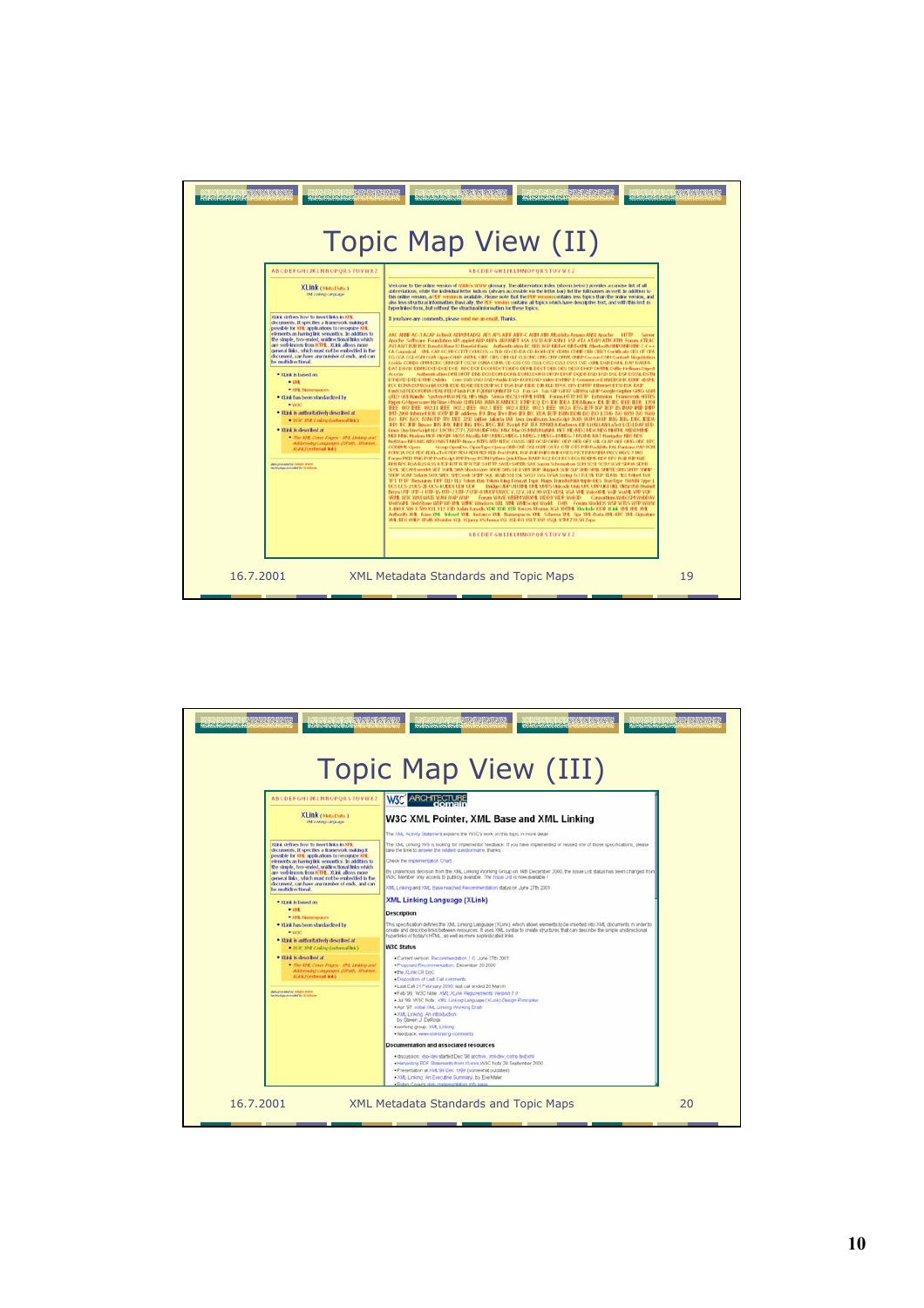| REAR AND A LIGHT<br><b>The French President in the Contract of the Contract of the Contract of the Contract of the Contract of the Contract of the Contract of the Contract of the Contract of the Contract of the Contract of the Contract of the C</b><br><b>Rayongwaynan</b><br>1202020202<br>Comparison |  |  |
|-------------------------------------------------------------------------------------------------------------------------------------------------------------------------------------------------------------------------------------------------------------------------------------------------------------|--|--|
| <b>Topic Maps</b>                                                                                                                                                                                                                                                                                           |  |  |
| standardized by ISO                                                                                                                                                                                                                                                                                         |  |  |
| defined by syntax                                                                                                                                                                                                                                                                                           |  |  |
| associations aren't constrained                                                                                                                                                                                                                                                                             |  |  |
| centralized                                                                                                                                                                                                                                                                                                 |  |  |
| eveything (almost) is a topic,<br>there are no types                                                                                                                                                                                                                                                        |  |  |
|                                                                                                                                                                                                                                                                                                             |  |  |